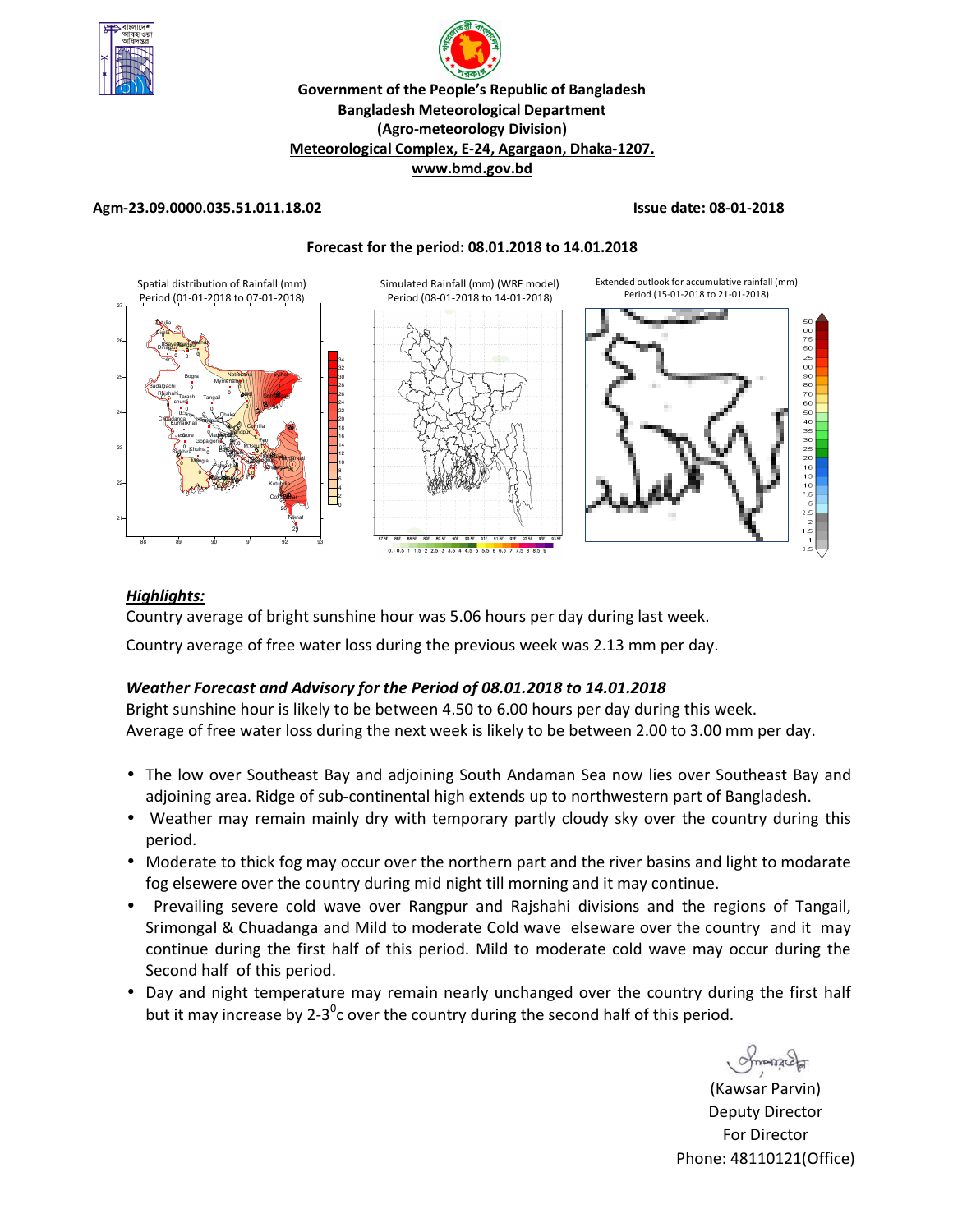## *Short Weather description Period: 01.01.2018 to 07.01.2018*

# *Maximum And Minimum Temperature (Range and Extreme)*

| <b>Divisions</b> | <b>Maximum</b><br>temperature<br>range in <sup>o</sup> C |        |                              |              | Highest maximum<br>temperature in <sup>o</sup> C |      |                |                    | Minimum<br>temperature<br>Range in <sup>O</sup> C | Lowest minimum<br>temperature in $^0C$ |     |              |
|------------------|----------------------------------------------------------|--------|------------------------------|--------------|--------------------------------------------------|------|----------------|--------------------|---------------------------------------------------|----------------------------------------|-----|--------------|
| <b>Dhaka</b>     | 18.4                                                     |        | $-27.0\text{ °C}$            |              | Nikli                                            | 27.0 | $^{\circ}$ c   | 7.2                | 17.5 <sup>o</sup> C                               | Gopalgonj                              | 7.2 | $^{\circ}$ c |
| Mymensingh 18.0  |                                                          |        | $-27.5\text{ °C}$            |              | Mymensingh                                       | 27.5 | $\overline{c}$ | 8.0                | 14.5 $^{\circ}$ C                                 | Mymensingh                             | 8.0 | °c           |
| Chittagong       | 21.6                                                     |        | $-27.7\degree$ C             |              | Chadnpur                                         | 27.7 | °c             | 9.8                | $21.0\degree$ C                                   | Sitakunda                              | 9.8 | °c           |
| Sylhet           | 21.0                                                     |        | $-27.5\text{ °C}$            |              | Sylhet                                           | 27.5 |                | $^{\circ}$ C 7.6   | 18.0 °C                                           | Srimangal                              | 7.6 | °c           |
| Rajshahi         | 13.5                                                     | $\sim$ | 26.2 $^{\circ}$ C            |              | Bogra                                            | 26.2 |                | $^{\circ}$ C 5.3   | $\overline{14.2}$ <sup>o</sup> C                  | Rajshahi                               | 5.3 | °c           |
| Rangpur          | 12.0                                                     |        | $-27.1$ <sup>0</sup> C       |              | Rajarhat                                         | 27.1 | $^{\circ}$ c   | 5.1                | $14.2 \text{ }^0\text{C}$                         | Dinajpur                               | 5.1 | $^{\circ}$ c |
| Khulna           | 17.0                                                     |        | $-26.4\quad^{\overline{0}}C$ |              | <b>Jessore</b>                                   | 26.4 |                | $\overline{C}$ 5.8 | 17.2 $^{\circ}$ C                                 | Chuadanga                              | 5.8 | °c           |
| Barisal          | 22.4                                                     |        | $-27.5$                      | $^{\circ}$ c | <b>Bhola</b>                                     | 27.5 | °c             | 7.8                | 18.5 $^{\circ}$ C                                 | Barisal                                | 7.8 | $^{\circ}$ c |

## *:Rainfall analysis and average temperature:-*

| Name of the<br><b>Divisions</b> | Name of the<br><b>Stations</b> | Total<br>Rainfall<br>in (mm) | Normal<br>Rainfall<br>in (mm) | <b>Deviation</b><br>in % | Total<br>Rainy<br>days | Average<br>Max<br>in % | Average<br>M in<br>in % | Average<br>Max.<br>Humidity Humidity temp in °C | Average<br>Normal<br>Max.<br>temp in<br>۰c | Average<br>M in.<br>temp in<br>c | Average<br>Normal<br>M in.<br>temp in<br>۰C |
|---------------------------------|--------------------------------|------------------------------|-------------------------------|--------------------------|------------------------|------------------------|-------------------------|-------------------------------------------------|--------------------------------------------|----------------------------------|---------------------------------------------|
| Dhaka                           | Dhaka                          | 000                          | 1                             | 26                       | 00                     | 091                    | 041                     | 23.7                                            | 24.5                                       | 13.2                             | 12.8                                        |
|                                 | Faridpur                       | 000                          | 1                             | $-100$                   | 00                     | 096                    | 050                     | 22.7                                            | 23.8                                       | 10.9                             | 12.2                                        |
|                                 | Madaripur                      | 000                          | 2                             | $-100$                   | 00                     | 097                    | 049                     | 23.9                                            | 24.6                                       | 11.4                             | 12.2                                        |
|                                 | Nikli                          | 000                          | $\star$                       | $***$                    | 00                     | 098                    | 055                     | 22.8                                            | 12.6                                       |                                  |                                             |
|                                 | Tangail                        | 000                          | 1                             | $-100$                   | 00                     | 096                    | 057                     | 22.1                                            | 23.4                                       | 10.8                             | 11.6                                        |
|                                 | Gopalgonj                      | 000                          | ÷.                            | $***$                    | 00                     | **                     | **                      | ×                                               |                                            | $\ddot{}$                        |                                             |
| Mymensingh                      | Mymensingh                     | 000                          | 1                             | $***$                    | 00                     | 097                    | 053                     | 22.7                                            | 24.3                                       | 11.4                             | 11.9                                        |
|                                 | Netrokona                      | 000                          | $\star\star$                  | $***$                    | 00                     | 100                    | 055                     | 23.0                                            | **                                         | 11.5                             | $\star\star$                                |
| Chittagong                      | Chittagong                     | 013                          | 0                             | $***$                    | 02                     | $\overline{**}$        | $\overline{1}$          | 26                                              | 25.7                                       | 17                               | 13.9                                        |
|                                 | Sitakunda                      | 018                          | 0                             | $***$                    | 02                     | **                     | **                      | *                                               | 26.2                                       | *                                | 12.0                                        |
|                                 | Rangamati                      | 006                          | 0                             | $***$                    | 02                     | **                     | **                      | *                                               | 25.3                                       | **                               | 13.5                                        |
|                                 | Cox'sBazar                     | 026                          | $\mathbf{1}$                  | $***$                    | 03                     | 092                    | 055                     | 25.3                                            | 26.6                                       | 17.6                             | 15.3                                        |
|                                 | Teknaf                         | 029                          | 0                             | $***$                    | 02                     | **                     | **                      | **                                              | 27.1                                       | **                               | 15.1                                        |
|                                 | Hatiya                         | 000                          | 0                             | $***$                    | 00                     | 99                     | 55                      | 25                                              | 24.7                                       | 15                               | 14.3                                        |
|                                 | Sandw ip                       | 001                          | 1                             | 0                        | 01                     | 97                     | 52                      | 27                                              | 25.1                                       | 15                               | 14.2                                        |
|                                 | Kutubdia                       | 011                          | $\mathbf{1}$                  | 1000                     | 02                     | 91                     | 58                      | 25                                              | 25.6                                       | 17                               | 15.0                                        |
|                                 | Feni                           | 000                          | 0                             | $***$                    | 00                     | 098                    | 046                     | 24.9                                            | 25.5                                       | 14.3                             | 12.5                                        |
|                                 | M.Court                        | 000                          | 3                             | $-100$                   | 00                     | 80                     | 41                      | 25                                              | 24.6                                       | 15                               | 13.7                                        |
|                                 | Chandpur                       | 000                          | 0                             | $***$                    | 00                     | 94                     | 78                      | 25                                              | 24.2                                       | 14                               | 13.3                                        |
|                                 | Comilla                        | Т                            | 1                             | $***$                    | 01                     |                        | 049                     | 23.9                                            | 24.9                                       | 14.4                             | 11.8                                        |
| <b>Sylhet</b>                   | Sylhet                         | T                            | 0                             | $***$                    | 01                     | 098                    | 056                     | 25.1                                            | 25.5                                       | 15.0                             | 12.7                                        |
|                                 | Srimongal                      | 034                          | 1                             | 3300                     | 01                     | 100                    | 062                     | 23.8                                            | 25.0                                       | 11.9                             | 9.8                                         |
| Rajshahi                        | Rajshahi                       | 000                          | $\overline{c}$                | $***$                    | 00                     | 099                    | 054                     | 21.4                                            | 23.5                                       | 9.0                              | 10.8                                        |
|                                 | Bogra                          | 000                          | $\mathbf{1}$                  | $***$                    | 00                     | 097                    | 038                     | 21.1                                            | 24.2                                       | 10.6                             | 11.7                                        |
|                                 | <b>Ishurdi</b>                 | 000                          | 0                             | $***$                    | 00                     | 097                    | 035                     | 21.3                                            | 23.7                                       | 8.8                              | 10.3                                        |
|                                 | Badalgachi                     | 000                          | $\overline{\bullet}$          | $***$                    | 00                     | 100                    | 048                     | 19.6                                            | $\star\star$                               | 9.4                              | $\overline{1}$                              |
|                                 | Tarash                         | 000                          | $\star\star$                  | $***$                    | 00                     | 099                    | 025                     | 19.2                                            |                                            | 10.5                             |                                             |
| Rangpur                         | Rangpur                        | 000                          | 1                             | $***$                    | 00                     | 99                     | 58                      | 21                                              | 22.4                                       | 11                               | 11.0                                        |
|                                 | Dinajpur                       | 000                          | $\mathbf{1}$                  | $***$                    | 00                     | 097                    | 059                     | 19.4                                            | 22.6                                       | 9.5                              | 10.4                                        |
|                                 | Sayedpur                       | 000                          | $\star$                       | $***$                    | 00                     | 097                    | 063                     | 20.3                                            | **                                         | 10.2                             | $\star\star$                                |
|                                 | Rajarhat                       | 000                          | ×                             | $***$                    | 00                     | 097                    | 052                     | 22.0                                            | x,                                         | 9.9                              | $\star\star$                                |
|                                 | Tetulia                        | 000                          | $\star\star$                  | $***$                    | 00                     | 099                    | 059                     | 19.1                                            | $\star\star$                               | 10.0                             | $\overline{1}$                              |
|                                 | Dimla                          | 000                          | $\star$                       | $***$                    | $\overline{00}$        | 095                    | 057                     | 20.0                                            |                                            | 10.7                             | $\star$                                     |
| Khulna                          | Khulna                         | 000                          | 1                             | $-100$                   | 00                     | 094                    | 048                     | 23.2                                            | 24.7                                       | 11.8                             | 11.9                                        |
|                                 | Mongla                         | 000                          | $\star$                       | $***$                    | 00                     | **                     | **                      | *                                               | $\star\star$                               | *                                |                                             |
|                                 | Jessore                        | 000                          | 1                             | $-100$                   | 00                     | 96                     | 51                      | 26                                              | 24.9                                       | 12                               | 10.8                                        |
|                                 | Chuadanga                      | 000                          | 1                             | $***$                    | 00                     | 95                     | 46                      | 23                                              | 23.8                                       | 09                               | 10.6                                        |
|                                 | Satkhira                       | 000                          | $\overline{c}$                | $-100$                   | 00                     | 097                    | 030                     | 23.4                                            | 25.1                                       | 10.3                             | 11.4                                        |
|                                 | Kumarkhali                     | 000                          | $\star\star$                  | $***$                    | 00                     | 091                    | 073                     | 21.5                                            |                                            | 10.6                             |                                             |
| <b>Barisal</b>                  |                                |                              |                               |                          |                        |                        |                         |                                                 |                                            |                                  |                                             |
|                                 | Barisal                        | 000                          | 3                             | $-100$                   | 00                     | 099                    | 040                     | 24.6                                            | 25.0                                       | 12.2                             | 11.5                                        |
|                                 | <b>Bhola</b>                   | 000                          | 1                             | $-100$                   | 00                     | 99                     | 49                      | 24                                              | 25.1                                       | 13                               | 12.4                                        |
|                                 | Patuakhali                     | 000                          | $\mathbf{1}$                  | $-100$                   | 00                     | 100                    | 051                     | 24.7                                            | 25.1                                       | 13.8                             | 13.3                                        |
|                                 | Khepupara                      | 000                          | 1                             | $-100$                   | 00                     | 097                    | 040                     | 25.0                                            | 25.3                                       | 13.3                             | 13.3                                        |

N.B-.Analyses contained in this bulletin are based on preliminary un-checked data. \*\* Data not received. \*\*\* Data not available.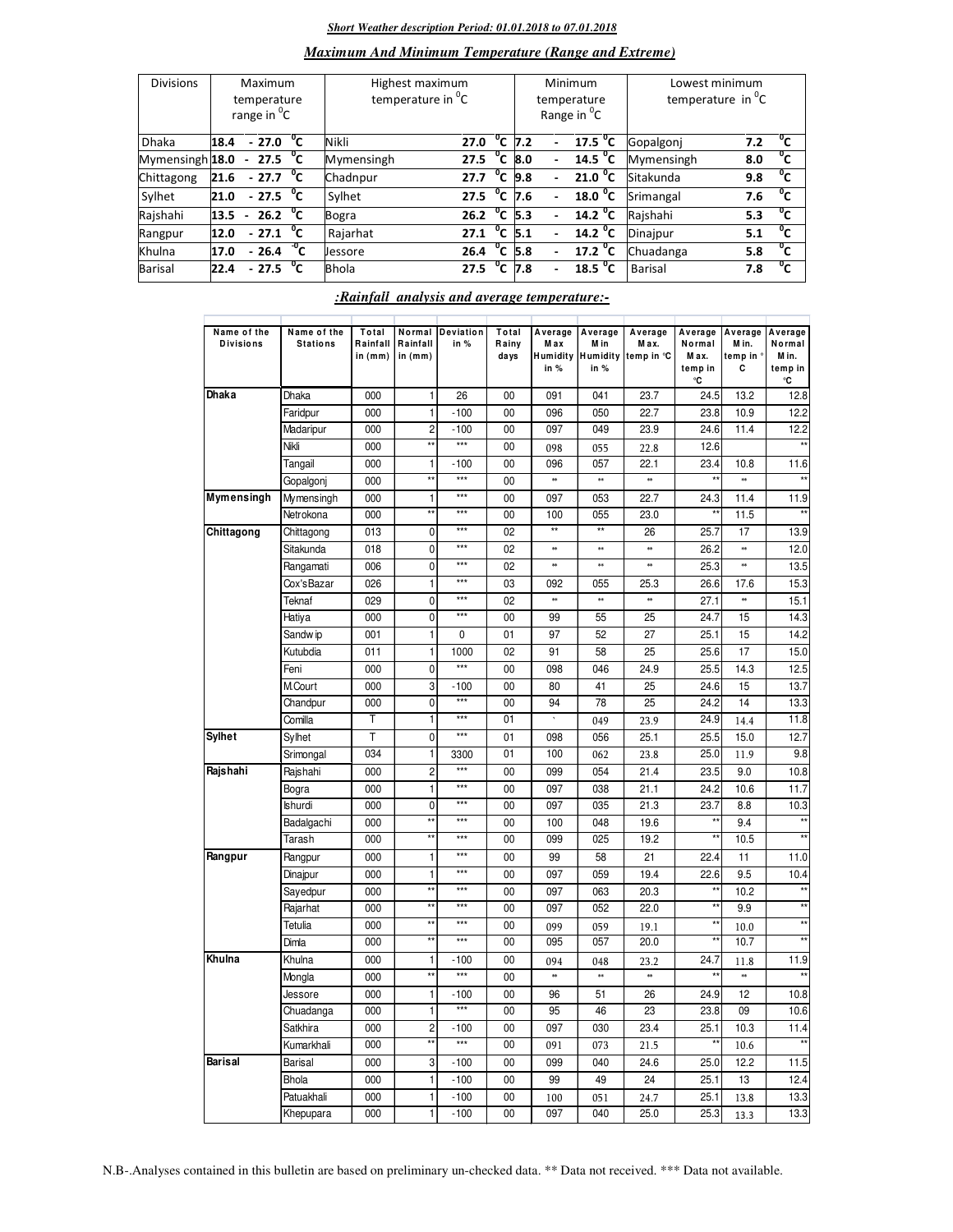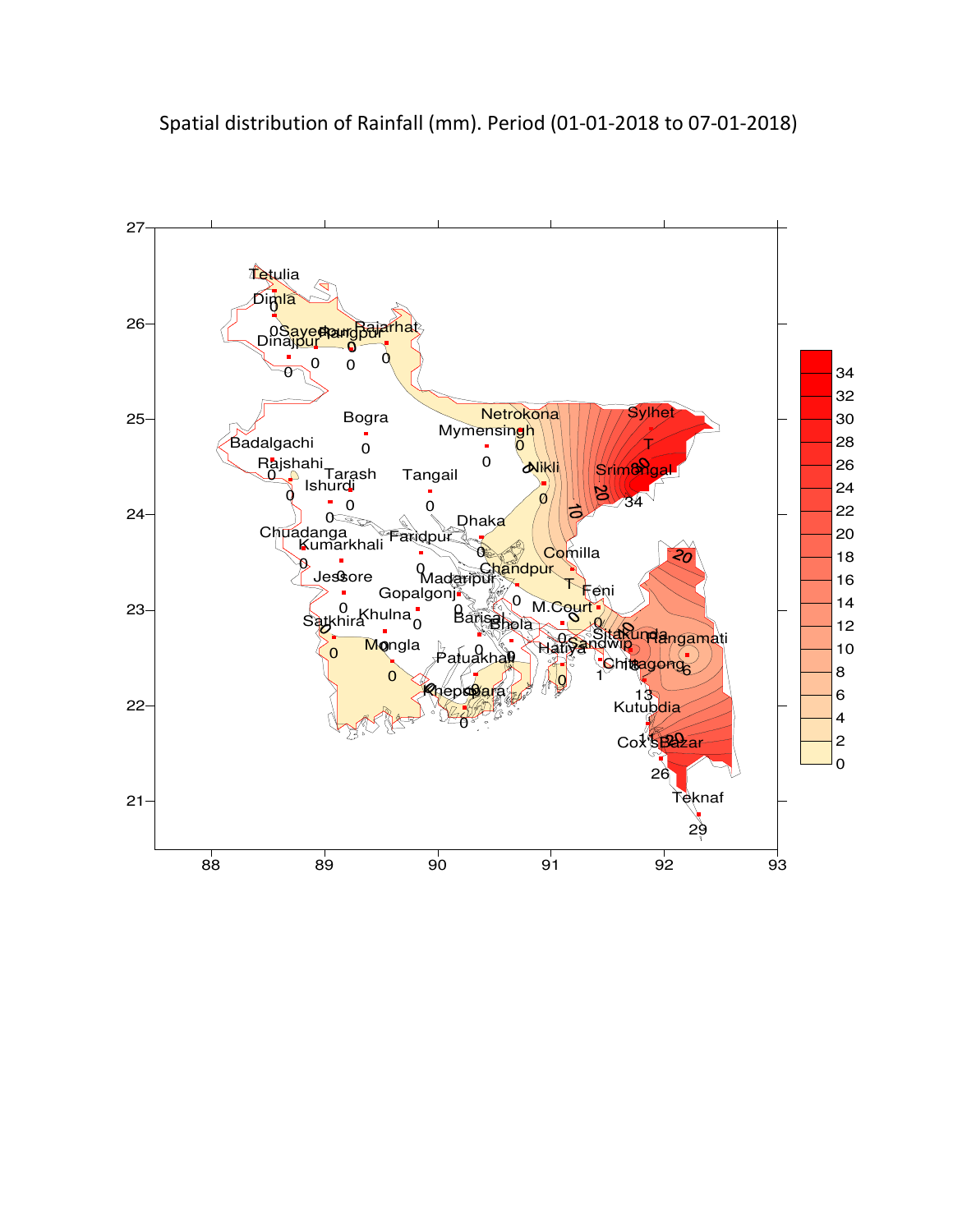



# গণপ্রজাতন্ত্রী বাংলাদেশ সরকার বাংলাদেশ আবহাওয়া অধিদপ্তর কৃষি আবহাওয়া মহাশাখা আবহাওয়া ভবন, ই-২৪, আগারগাঁও, ঢাকা-১২০৭। www.bmd.gov.bd

#### এজিএম-২৩.০৯.০০০০.০৩৫.৫১.০১১.১৮.০২

তারিখ: ০৮-০১-২০১৮ খ্রিঃ

# পূর্বাভাসের সময়কাল: ০১-০১-২০১৮ থেকে ০৭-০১-২০১৮



## প্ৰধান বৈশিষ্ট্য সমূহঃ-

গত সপ্তাহে দেশের দৈনিক উজ্জল সূর্যকিরণ কালের গড় ৫.০৬ ঘন্টা ছিল । গত সপ্তাহে দেশের দৈনিক বাম্পীভবনের গড় ২.১৩ মিঃ মিঃ ছিল।

## আবহাওয়ার পুর্বাভাসঃ- ০১-০১-২০১৮ থেকে ০৭-০১-২০১৮ ইং পর্যন্ত।

এ সপ্তাহে দৈনিক উজ্জ্বল সূর্য কিরণ কাল ৪.৫০ থেকে ৬.০০ ঘন্টার মধ্যে থাকতে পারে । আগামী সপ্তাহের বাম্পীভবনের দৈনিক গড় ২.০০ মিঃ মিঃ থেকে ৩.০০ মিঃ মিঃ থাকতে পারে।

- দক্ষিণ-পূর্ব বঙ্গোপসাগর এবং তৎসংলগ্ন দক্ষিণ আন্দামান সাগরে অবস্থানরত লঘুচাপটি বর্তমানে দক্ষিণপূর্ব বঙ্গোপসাগর ও তৎসংলগ্ন এলাকায় অবস্থান করছে। উপ-মহাদেশীয় উচ্চচাপ বলয়ের বর্ধিতাংশ বাংলাদেশের উত্তরপশ্চিমাংশ পর্যন্ত বিস্তৃত রয়েছে।
- এ সময়ে আকাশ অস্থায়ীভাবে আংশিক মেঘলাসহ আবহাওয়া প্ৰধানতঃ শুষ্ক থাকতে পারে।
- এ সময়ে দেশের মধ্য রাত হতে সকাল পর্যন্ত উত্তরাঞ্চল এবং নদী অববাহিকায় মাঝারী থেকে ভারী এবং দেশের অন্যত্র হাল্কা থেকে মাঝারী ধরনের কুয়াশা পড়তে পারে এবং তা অব্যহত থাকতে পারে।
- এ সময়ের প্রথমার্ধে রংপুর ও রাজশাহী বিভাগ এবং টাঙ্গাইল,শ্রীমঙ্গল এবং চুয়াডাঙ্গা অঞ্চলের উপর দিয়ে বিদ্যমান তীব্র শৈত্যপ্রবাহ অব্যহত থাকতে পারে এবং দেশের অন্যত্র মৃদু থেকে মাঝারি ধরনের শৈত্যপ্রবাহ বয়ে যেতে পারে এবং তা অব্যহত থাকতে পারে। এ সময়ের দ্বিতীয়ার্ধে মৃদু থেকে মাঝারি ধরনের শৈত্যপ্রবাহ বয়ে যেতে পারে।
- এ সময়ের প্রথমার্ধে দিন এবং রাতের তাপমাত্রা প্রায় অপরিবর্তিত থাকতে পারে এবং দ্বিতীয়ার্ধে ২-৩° সেঃ বৃদ্ধি পেতে পারে।

Smanach

(কাওসার পারভীন) উপপরিচালক পরিচালকের পক্ষে ফোনঃ ৪৮১১০১২১(দপ্তর)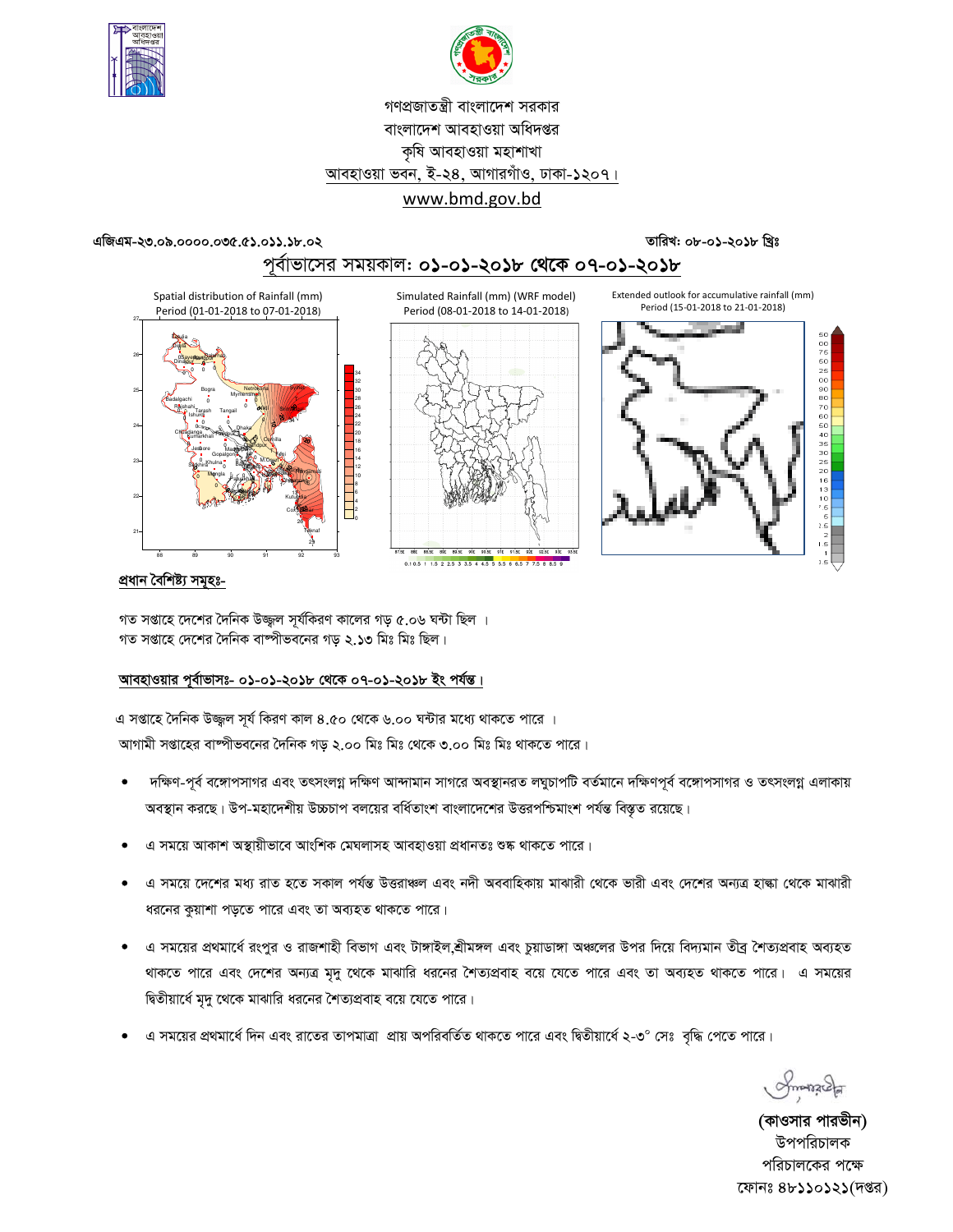#### সংক্ষিপ্ত আবহাওয়া বিবরণী, সময়: ০১.০১.২০১৮ থেকে ০৭.০১.২০১৮  $\overline{+}$

 $-$ 

 $-$ 

|           | માવાજ હ માવા।વક્ષ<br><i>9194131</i> |                               |            |                                    |      |                                     |                       |                      |              |                |  |  |  |  |
|-----------|-------------------------------------|-------------------------------|------------|------------------------------------|------|-------------------------------------|-----------------------|----------------------|--------------|----------------|--|--|--|--|
| বিভাগ     |                                     | সৰ্বোচ্ছ তাপমাত্ৰাৰ           |            | $^\circ$ সেঃ<br>সৰ্বোচ্ছ তাপমাত্ৰা |      |                                     | সর্বোনিম্ন তাপমাত্রার | সর্বোনিম্ন তাপমাত্রা |              |                |  |  |  |  |
|           |                                     | <i>পরিসর <sup>৩</sup></i> সেঃ |            |                                    |      | <i><b>পরিসর <sup>0</sup>(সং</b></i> |                       |                      | $^\circ$ সেঃ |                |  |  |  |  |
| ঢাকা      | 55.8                                | - ২৭.০ °সেঃ                   | নিকলী      | ২৭.০ ° সেঃ                         | ।৭.২ | - ১৭.৫                              | $^{\circ}$ (সেঃ       | গোপালগঞ্জ            | ৭.২          | $^{\circ}$ (সঃ |  |  |  |  |
| ময়মনসিংহ | $\delta$ .0                         | ২৭.৫ ° সেঃ                    | মায়মনসিংহ | ২৭.৫ ° সেঃ                         | b.o  | - ১৪.৫                              | $^\circ$ (সঃ          | ময়মনসিংহ            | b.o          | $^{\circ}$ (সঃ |  |  |  |  |
| চট্টগ্ৰাম | ২১.৬                                | $-$ ২৭.৭ $\degree$ সেঃ        | চাঁদপুর    | ২৭.৭ ° সেঃ                         | ৯.৮  | - ২১.০                              | $\degree$ সেঃ         | সীতাকুভ              | ৯.৮          | $\degree$ (সঃ  |  |  |  |  |
| সিলেট     | ২১.০                                | - ২৭.৫ ° সেঃ                  | সিলেট      | ২৭.৫ ° সেঃ                         | ।৭.৬ | $ \delta$                           | $\degree$ মেঃ         | শ্ৰীমঙ্গল            | ৭.৬          | $^{\circ}$ (সঃ |  |  |  |  |
| রাজশাহী   | ১৩.৫                                | ২৬.২ ° সেঃ                    | বণ্ডড়া    | ২৬.২ ° সেঃ                         | ৫.৩  | - <b>১৪.২</b> ° সেঃ                 |                       | রাজশাহী              | ৫.৩          | $\degree$ (সঃ  |  |  |  |  |
| রংপূর     | ১২.০                                | $^{\circ}$ সেঃ<br>- ২৭.১      | রাজার হাট  | ২৭.১ ° সেঃ                         | ৫.১  | - ১৪.২ $\degree$ সেঃ                |                       | দিনাজপুর             | <b>4.5</b>   | $^{\circ}$ (সঃ |  |  |  |  |
| খুলনা     | ১৭.০                                | $^{\circ}$ সেঃ<br>- ২৬.৪      | যশোর       | ২৬.৪ ° সেঃ                         | &.b  | - ১৭.২                              | $^{\circ}$ সেঃ        | চুয়াডাঙ্গা          | ¢.b          | $^{\circ}$ (সঃ |  |  |  |  |
| বরিশাল    | ২২.৪                                | - ২৭.৫ °সেঃ                   | ভোলা       | ২৭.৫ ° সেঃ                         | Գ.৮  | - ১৮.৫                              | $^\circ$ সেঃ          | ররিশাল               | ዓ.৮          | $^{\circ}$ (সঃ |  |  |  |  |

# বৃষ্টিশাত বিশ্লেষৰ এবং স্বাভাবিক তাপমাত্ৰা -

| বিভাগের নাম | স্টেশনের নাম         | মোট                    | ষাভাবিক               | বিছ্যুতি(%) | মোট                | সৰ্বোচ্ছ          | সৰ্বোনিম্ন      | গড় সৰ্বোচ্ছ               | গড়                 | সৰ্বোনিম্ন      | সৰ্বোনিম্ন            |
|-------------|----------------------|------------------------|-----------------------|-------------|--------------------|-------------------|-----------------|----------------------------|---------------------|-----------------|-----------------------|
|             |                      | বৃষ্টিশাত<br>( মিঃমিঃ) | বৃষ্টিপাত<br>(মিঃমিঃ) |             | বৃষ্টিপাতের<br>দিন | গড আদ্রতা<br>( %) | আদ্ৰতা          | তাপমাত্রা<br>( ডিগ্ৰী সেঃ) | ষভাবিক<br>তাপমাত্রা | গড<br>তাপমাত্রা | ষাভাবিক<br>গড়        |
|             |                      |                        |                       |             |                    |                   | ( %)            |                            | ( ডিগ্ৰী সেঃ)       | (ডিগ্ৰী         | তাপমাত্রা(            |
| ঢাকা        |                      |                        |                       |             |                    |                   |                 |                            |                     | (সঃ)            | ডিগ্ৰী সেঃ)           |
|             | ঢাকা                 | 000                    | د                     | ২৬          | $^{\circ}$         | ০৯১               | 08)             | ২৩.৭                       | 28.0                | 30.2            | ১২.৮                  |
|             | ফরিদপুর<br>মাদারীপুর | 000                    | د                     | -200        | $^{\circ}$         | ০৯৬               | 000             | ২২.৭                       | ২৩.৮                | ১০.৯            | 32.3                  |
|             | নিকলী                | 000                    | ډ<br>$**$             | -200<br>*** | $^{\circ}$         | ০৯৭               | 08 <sub>0</sub> | ২৩.৯                       | 28.6                | 55.8            | 32.3<br>$\ast$ $\ast$ |
|             | টাঙ্গাইল             | 000                    |                       |             | $^{\circ}$         | ০৯৮               | ०७०             | ২২.৮                       | 32.6                |                 |                       |
|             | গোপালগজ্ঞ            | 000                    | د<br>**               | -১০০<br>*** | $^{\circ}$         | ০৯৬<br>$**$       | ०৫१<br>$***$    | ২২.১<br>**                 | ২৩.৪<br>$**$        | 30.b<br>**      | 33.6<br>$**$          |
| ময়মনসিংহ   | ময়মনসিংহ            | 000                    |                       | ***         | $\circ$            |                   |                 |                            |                     |                 |                       |
|             | নেত্ৰকোনা            | 000                    | د<br>**               | ***         | $^{\circ}$         | ০৯৭               | ০৫৩             | ২২.৭                       | ২৪.৩<br>$**$        | 33.8            | 33.8<br>$**$          |
| চট্টগ্রাম   | ঢট্রগ্রাম            | 000<br>০১৩             | $\circ$               | ***         | $^{\circ}$<br>०२   | 500<br>$**$       | ०७०<br>**       | ২৩.০                       |                     | 33.0<br>59      |                       |
|             | সীতাকুন্ড            |                        |                       | ***         |                    | **                | **              | ২৬<br>**                   | ২৫.৭                | **              | ১৩.৯                  |
|             | রাঙ্গামার্টি         | ০১৮<br>০০৬             | $\circ$<br>$\circ$    | ***         | ০২<br>०२           | **                | **              | **                         | ২৬.২                | **              | ১২.০                  |
|             | কক্সবাজার            |                        |                       | ***         |                    |                   |                 |                            | ২৫.৩                |                 | 50.6                  |
|             | টেকনাফ               | ০২৬<br>০২৯             | ډ<br>$\circ$          | ***         | ০৩<br>০২           | ০৯২<br>**         | ०৫৫<br>$***$    | ২৫.৩<br>**                 | ২৬.৬<br>২৭.১        | ১৭.৬<br>$**$    | ১৫.৩<br>30.5          |
|             | হাতিয়া              | 000                    | $\circ$               | ***         | $^{\circ}$         | ৯৯                | ¢¢              | ২৫                         | २8.१                | 5¢              | 58.3                  |
|             | সন্দ্বীপ             | ০০১                    | د                     | $\circ$     | ০১                 | ৯৭                | ৫২              | ২৭                         | ২৫.১                | ১৫              | 38.3                  |
|             | কুতুবদীয়া           | ০১১                    | S                     | 5000        | ০২                 | ৯১                | ¢Ъ              | ২৫                         | ২৫.৬                | ১৭              | 30.0                  |
|             | কেনী                 | 000                    | $\circ$               | ***         | $^{\circ}$         | ০৯৮               | ০8৬             | ২৪.৯                       | ২৫.৫                | 58.0            | ১২.৫                  |
|             | মাইজদী কোর্ট         | 000                    | ৩                     | -200        | $^{\circ}$         | bο                | 85              | ২৫                         | 28.6                | ১৫              | 30.9                  |
|             | চাঁদপুর              | 000                    | $\circ$               | ***         | $^{\circ}$         | ৯৪                | ٩b              | ২৫                         | ২৪.২                | 58              | 50.5                  |
|             | কুমিল্লা             | ঞ                      | ډ                     | ***         | ০১                 | দ                 | 08 <sub>o</sub> | ২৩.৯                       | ২8.৯                | 38.8            | 55.b                  |
| সিলেট       | সিলেট                | ക                      | $\circ$               | ***         | ০১                 | ০৯৮               | ০৫৬             | ২৫.১                       | ২৫.৫                | ১৫.০            | 32.9                  |
|             | শ্ৰীমঙ্গল            | 008                    | $\blacktriangleright$ | ৩৩০০        | ०১                 | 500               | ০৬২             | ২৩.৮                       | ২৫.০                | 33.5            | $\delta$ .b           |
| ৰাজশাহী     | রাজশাহী              | 000                    | ২                     | ***         | 00                 | ০৯৯               | 0@8             | 25.8                       | ২৩.৫                | ৯.০             | 50.b                  |
|             | বগুডা                | 000                    | ډ                     | ***         | $^{\circ}$         | ০৯৭               | ০৩৮             | ২১.১                       | 28.3                | ১০.৬            | ۹.دد                  |
|             | ঈশ্বরদী              | 000                    | $\circ$               | ***         | $^{\circ}$         | ০৯৭               | ০৩৫             | ২১.৩                       | ২৩.৭                | b.b             | 50.0                  |
|             | বদলগাছী              | 000                    | **                    | ***         | $^{\circ}$         | ১০০               | 08 <sub>b</sub> | ১৯.৬                       | $**$                | ৯. $8$          | $**$                  |
|             | তাডাশ                | 000                    | **                    | ***         | $^{\circ}$         | ০৯৯               | ০২৫             | ১৯.২                       | $**$                | 0.06            | $**$                  |
| রংগুব       | রংপুর                | 000                    | S                     | ***         | $^{\circ}$         | ৯৯                | ¢Ъ              | ২১                         | ২২.৪                | دد              | 55.0                  |
|             | দিনাজপুর             | 000                    | د                     | ***         | $^{\circ}$         | ০৯৭               | ০৫৯             | 55.8                       | 22.6                | ৯.৫             | 30.8                  |
|             | সৈয়দপুর             | 000                    | **                    | ***         | $^{\circ}$         | ০৯৭               | ০৬৩             | ২০.৩                       | $**$                | ১০.২            | $\ast\ast$            |
|             | রাজারহাট             | 000                    | **                    | ***         | $^{\circ}$         | ০৯৭               | ০৫২             | ২২.০                       | $**$                | ৯.৯             | **                    |
|             | তেতুঁলিয়া           | 000                    | **                    | ***         | $^{\circ}$         | ০৯৯               | ০৫৯             | ১৯.১                       | $**$                | 0.06            | **                    |
|             | ডিমলা                | 000                    | **                    | ***         | $\circ$            | ০৯৫               | ०৫१             | ২০.০                       | **                  | 30.9            | $**$                  |
| থুলনা       | থুলনা                | 000                    | د                     | -১০০        | $^{\circ}$         | $\circ$ ৯8        | 08 <sub>b</sub> | ২৩.২                       | २8.१                | 33.b            | 33.8                  |
|             | মংলা                 | 000                    | $**$                  | ***         | $\circ$            | $***$             | **              | **                         | **                  | $**$            | $**$                  |
|             | যশোর                 | 000                    | S                     | -200        | $^{\circ}$         | ৯৬                | ৫১              | ২৬                         | 28.5                | ১২              | 30.b                  |
|             | চুয়াডাঙ্গা          | 000                    | ς                     | ***         | $^{\circ}$         | ৯৫                | 8 <sub>b</sub>  | ২৩                         | ২৩.৮                | ০৯              | 30.6                  |
|             | সাতস্কীরা            | 000                    | ٥                     | -১০০        | $\circ$            | ০৯৭               | ०७०             | 20.8                       | ২৫.১                | ১০.৩            | 55.8                  |
|             | কুমারথালী            | 000                    | **                    | ***         | $^{\circ}$         | ০৯১               | ০৭৩             | 23.0                       | $* *$               | 9.06            | $\ast\ast$            |
| ববিশাল      | বরিশাল               | 000                    | ৩                     | -200        | $\circ$            | ০৯৯               | 080             | ২৪.৬                       | ২৫.০                | ১২.২            | 33.0                  |
|             | ভোলা                 | 000                    | $\blacktriangleright$ | $-200$      | $^{\circ}$         | ৯৯                | 8 <sub>o</sub>  | 58                         | ২৫.১                | ১৩              | 52.8                  |
|             | পটুয়াথালী           | 000                    | ډ                     | -200        | $^{\circ}$         | ১০০               | ০৫১             | २8.१                       | ২৫.১                | ১৩.৮            | 50.0                  |
|             | খেপুপাড়া            | 000                    | $\mathbf{r}$          | $-500$      | $^{\circ}$         | ০৯৭               | 080             | ২৫.০                       | ২৫.৩                | ১৩.৩            | 50.0                  |

N.B.Analyses contained in this bulletin are based on preliminary un-checked data. \*\* Data not received. \*\*\* Data not available.